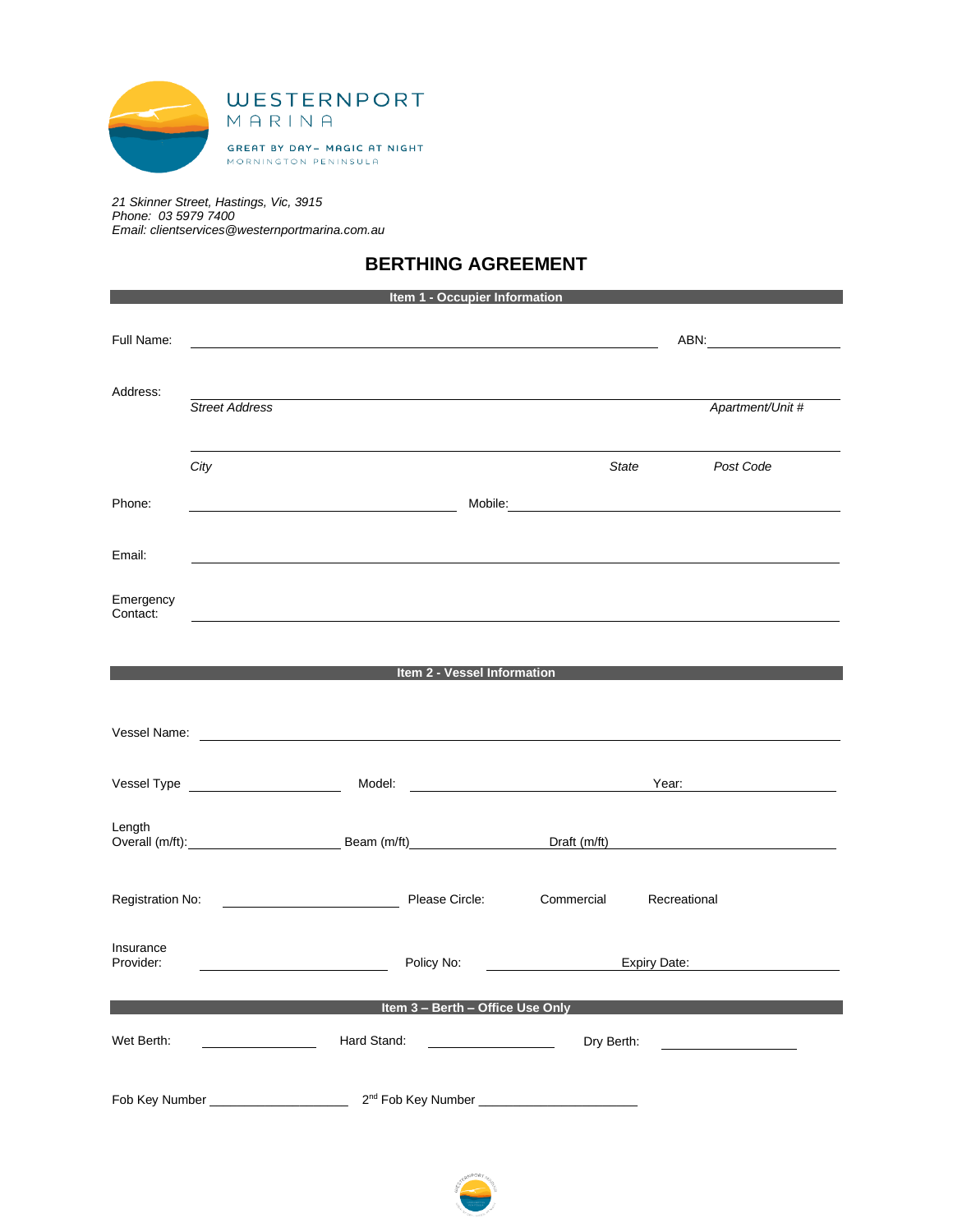|                                                                          | <b>Item 4 - Payment Details</b>                                                     |                     |          |
|--------------------------------------------------------------------------|-------------------------------------------------------------------------------------|---------------------|----------|
| Berthing Fee:                                                            | Frequency:<br>\$                                                                    |                     |          |
| Commencing on:                                                           | Paid in advance until:                                                              |                     |          |
|                                                                          | Item 5 - Check List                                                                 |                     |          |
|                                                                          |                                                                                     |                     |          |
|                                                                          | Have you provided us with a copy of your current Insurance documents?               | <b>YES</b>          | NO.<br>П |
| Have you provided us with a copy of your current Boat Licence documents? | <b>YES</b><br>$\Box$                                                                | <b>NO</b><br>$\Box$ |          |
| Have you completed and signed the Boat Owners Induction?                 | <b>YES</b><br>$\blacksquare$                                                        | <b>NO</b><br>□      |          |
|                                                                          | Have all required electricals been tested and tagged in the pasted 12 months?       | <b>YES</b>          | NO.<br>П |
| conditions?                                                              | Do you have or need to purchase a Clipsal Top Straight Plug 15 amp as per terms and | <b>YES</b>          | NO.      |

#### **TERMS AND CONDITIONS OF AGREEMENT**

**This agreement ("Agreement") is made between WESTERN PORT MARINA PTY LTD** (ABN 19 006 102 736) of 21 Skinner Street, Hastings, 3915, Victoria ("WPM"), being the owner and operator of the Westernport Marina at Hastings ("the Marina") AND the person referred to at item 1 ("the Occupier")

- 1) A reference to an Item in this Agreement is a reference to an Item in the Schedule on the reverse hereof and a reference to the Space is a reference to the wet berth, dry berth or hard stand in the Marina as specified in item 2 ("the vessel information section").
- 2) The rights granted to the Occupier in the Agreement rest in contract only, are non-assignable and do not create any tenancy or other estate or interest in the Space or the Marina.
- 3) The occupier warrants that the occupier is the owner of the Vessel or is legally entitled to use the Vessel.
- 4) In consideration of payment in advance by the occupier to WPM of the amount set out in item 1 ("the berthing fee"), WPM grants to the occupier a non-exclusive right to store the ship, boat, yacht or vessel described in item 2 ("the Vessel") (and only that vessel) in the space for that period set out in item 3 (" Payment Details").
- 5) WPM will not unreasonably interfere with or disturb the occupiers use of space. However, WPM may at any reasonable time enter the Space to view its state of repair or conditions and that of the Vessel, or to affect any repair to or maintenance of the Space that is reasonably necessary.
- 6) The occupier must ensure that all required licences, registrations and surveys for the Vessel are kept current and that the Vessel (and all her gear, equipment and contents) is insured for complete marine cover including its market value and public liability claims of not less than \$5,000,000 for a single incident. The occupier must promptly provide evidence of the currency of such insurance policy on request by WPM. The occupier must not do or permit anything which may prejudice the rights of WPM under any insurance policy.
- 7) All electrical equipment must be tested and tagged every 12 months including any occupier tools that would be used for repairs, at the cost of the occupier.
- 8) All wet berth occupiers are required to have a Clipsal Top Straight Plug 15 amp when using an electrical lead on the main walkway. It must be a threaded type 15A PLUG fitted to the lead to meet the standards of the marina otherwise any damage resulted to the marinas equipment will become the problem of the tenant of the boat pen.
- 9) While an occupier has a vessel in dry storage, the marina offers a service of washing, flushing, retrieving/launching and placement of the vessel. However, we are ultimately acting as an agent for the occupier and any unforeseen damages will be the responsibility of the occupier and their insurance.
- 10) All Owner's and any owner organized contractors must complete and sign all relevant induction documents
- 11) Any time an owner is in the work yard they must wear a hi-vis vest/top and closed in footwear at all times.
- 12) WPM may temporarily or permanently relocate the Vessel to another space in the Marina on reasonable notice (which is not required in an emergency) but otherwise entirely at the discretion of WPM (which shall not be required to justify or explain its decision).
- 13) The occupier must ensure that the vessel remains within the boundaries of the space allocated by WPM and that it does not encroach beyond such boundaries. The occupier must not undertake any repairs of or make any alterations to the space without WPM's prior written consent.
- 14) Discharge of effluent into the marina waters will constitute a breach of agreement and could lead to your eviction from the marina.

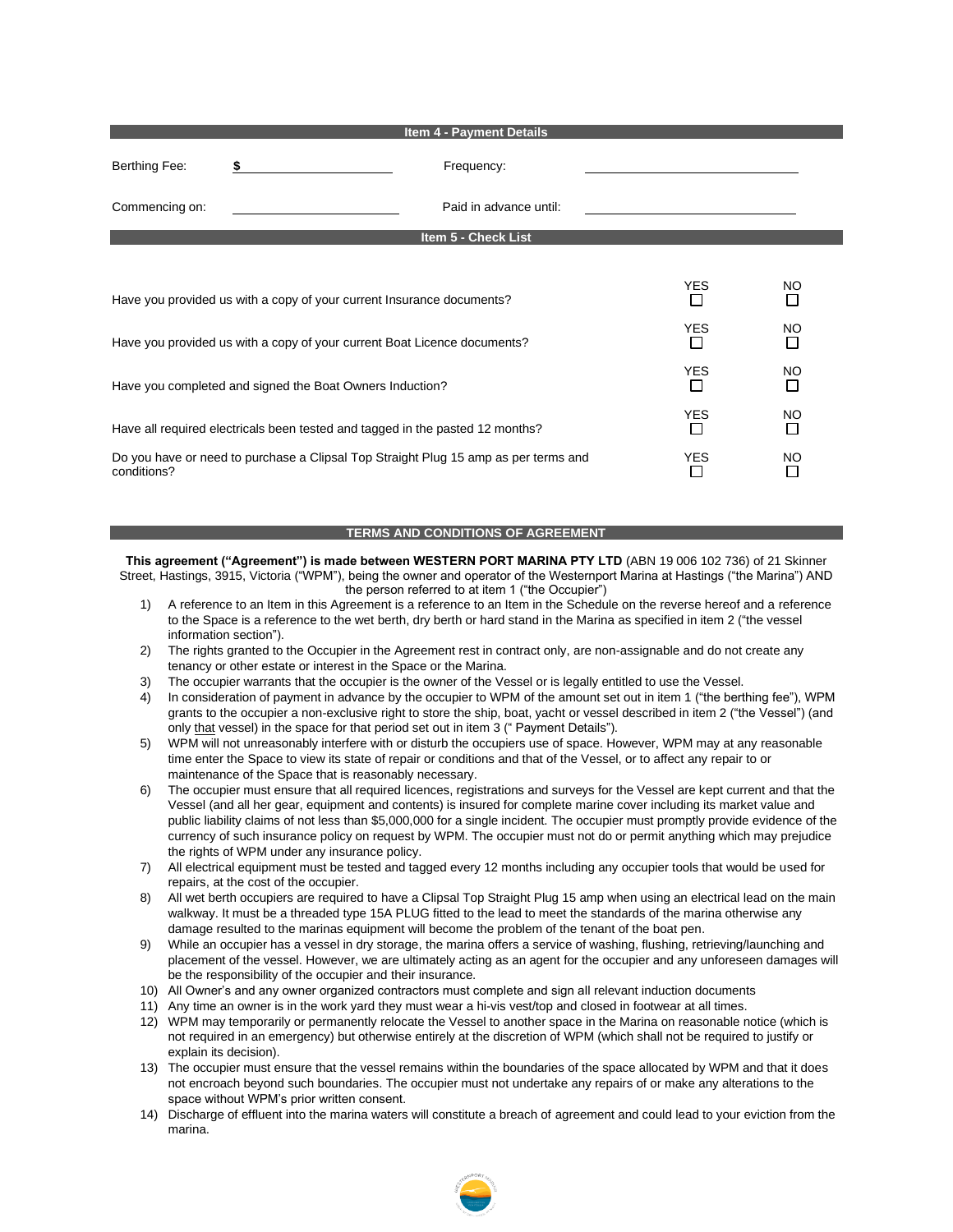- 15) WPM may (in its absolute discretion and without being required to explain or justify its decision) terminate this Agreement without reasonable notice to the occupier if the occupier breaches any material provision of this agreement (including nonpayment of Berthing Fees whether demanded or not), in which case the Berthing Fee for the unexpired part of the Term shall not be refundable or reduced. Any monies owning under this agreement will become immediately due and payable to WPM in the event of such termination and the occupier shall have no rights to compensation.
- 16) WPM may (in its absolute discretion and without being required to explain or justify its decision) terminate this Agreement upon reasonable notice to the occupier in circumstances where the occupier is not in breach of any material provision of this Agreement. If this occurs WPM shall refund that part of the Berthing Fee that has been paid and that may be reasonably apportioned for the unexpired part of the Term and the Occupier shall have no rights to compensation.
- 17) If the occupier terminates this Agreement or permanently removes the Vessel from the Marina during the term, WPM shall not be required to refund any part of the Berthing Fee that has been paid and any unpaid Berthing fee shall immediately become due and payable.
- 18) Upon termination of this Agreement the occupier must return to the WPM all keys and passes issued to the occupier, vacate the space, leave it clean and in a state of good repair and remove all the occupier's property from the space.
- 19) If the occupier fails to remove the Vessel from the Marina within a reasonable time after the termination of this Agreement or fails to pay any money owing to WPM (whether under this agreement or otherwise) 13.1- WPM may, in its absolute discretion (at the cost of the occupier), move the Vessel to another area in the Marina (including from a wet berth to a hard stand or otherwise) or padlock the Vessel within the Marina; and 13.2 -The berthing fee shall continue to be due and payable save and except that the Berthing Fee shall be varied to reflect WPM's advertised casual rate.
- 20) WPM shall have a lien over the Vessel and all its gear, equipment and contents for all amounts due by the occupier to WPM under this Agreement or for any other reason. This lien will ensure for the benefit of the WPM notwithstanding the termination of this Agreement. In order to secure the lien, the Occupier agrees to not remove the Vessel from the Marina without consent of the WPM during any period in which the Berthing Fee or any other amounts owning to WPM remain unpaid.
- 21) WPM may charge interest at 10% per annum above the rate prescribed from time to time pursuant to the penalty interest act 1983 on any Berthing fees or other monies due by the occupier to WPM and unpaid for 7 days, calculated daily, until such monies have been paid to WPM.
- 22) Where any amount due under this Agreement or otherwise is due and unpaid for three (3) months from the date on which it becomes due and payable or the occupier has abandoned the Vessel in the Marina, WPM may sell the Vessel (whether by private sale or public auction) and apply the proceeds, firstly, in meeting the cost incurred in making the sale and, secondly, in offsetting any amounts due and payable to WPM and, thirdly, paying the balance to the occupier. The occupier unconditionally and irrevocably appoints WPM the duly constituted attorney of the occupier for the purposes of the sale of the Vessel and the application of the proceeds.
- 23) If where any outstanding monies is overdue for more than 90 days, WPM may refer the outstanding debt to a third party for collection. All fees and any other costs from the third party will be payable by the occupier as well as the original debt and any interest.
- 24) The occupier may store the Vessel in the space entirely at the occupier's sole risk and WPM shall not be liable for the care or protection of the Vessel (including its gear, equipment or contents). The occupier acknowledges that no promise or warranty is given by WPM regarding the sufficiency or efficiency of the Marina facilities or that the space is or will be fit, suitable or adequate for the occupier's use.
- 25) The occupier agrees to hold WPM harmless and to indemnify WPM and to keep WPM indemnified against all claims, cost, suits, actions, proceedings and liability incurred by reason of any act or omission on the part of the occupier (or the occupier's agents, employees and guests) in the use of the Vessel or the facilities of the Marina. The occupier must give immediate written notice to WPM of any relevant loss, injury, damage, accident or incident.
- 26) The occupier (and the occupier's agents, employees and guests) may use the common areas at the Marina for purposes for which they are intended but must not obstruct the said common areas in any way. The occupier (and the occupier's agents, employees and guests) must always comply with all the rules of Westernport Marina as notified or published from time to time (the current rules are set out on the reverse hereof). The occupier (and the occupier's agents, employees and guests) must follow all reasonable directions of WPM in relation to the Vessel, the space or the general use of the Marina. Any failure to comply with the rules or to follow the reasonable directions of WPM will constitute a breach of this Agreement.
- 27) WPM (including any entity acting on its behalf) may give any notice to the Occupier under this Agreement by email to the Occupier's email address specified in item 1, and such email shall be deemed received by the Occupier at the time of sending (as recorded on the device from which the email was sent), unless the sender receives an automated message that the email has not been delivered to the Occupier's email address.
- 28) The grant by WPM to the occupier of the rights created under this Agreement constitute the making of a taxable supply for a consideration for the purposes of A new tax system (Goods and Services Tax) act 1999 (as amended) and the occupier must also pay, at the same time and in the same manner as the Berthing Fee or any other amount is otherwise payable under this Agreement, the amount of any GST payable in respect of the taxable supply.
- 29) These Terms and Conditions and the Rules of the Westernport Marina are binding upon all Marina users and shall not be altered or amended in any way whatsoever unless any alteration or amendment is authorised and signed by a Director of Westernport Marina Pty Ltd.

#### **Occupier Acknowledgement**

*I have read and understand all the terms and conditions of Westernport Marina outline above and agree to comply.*

Date:

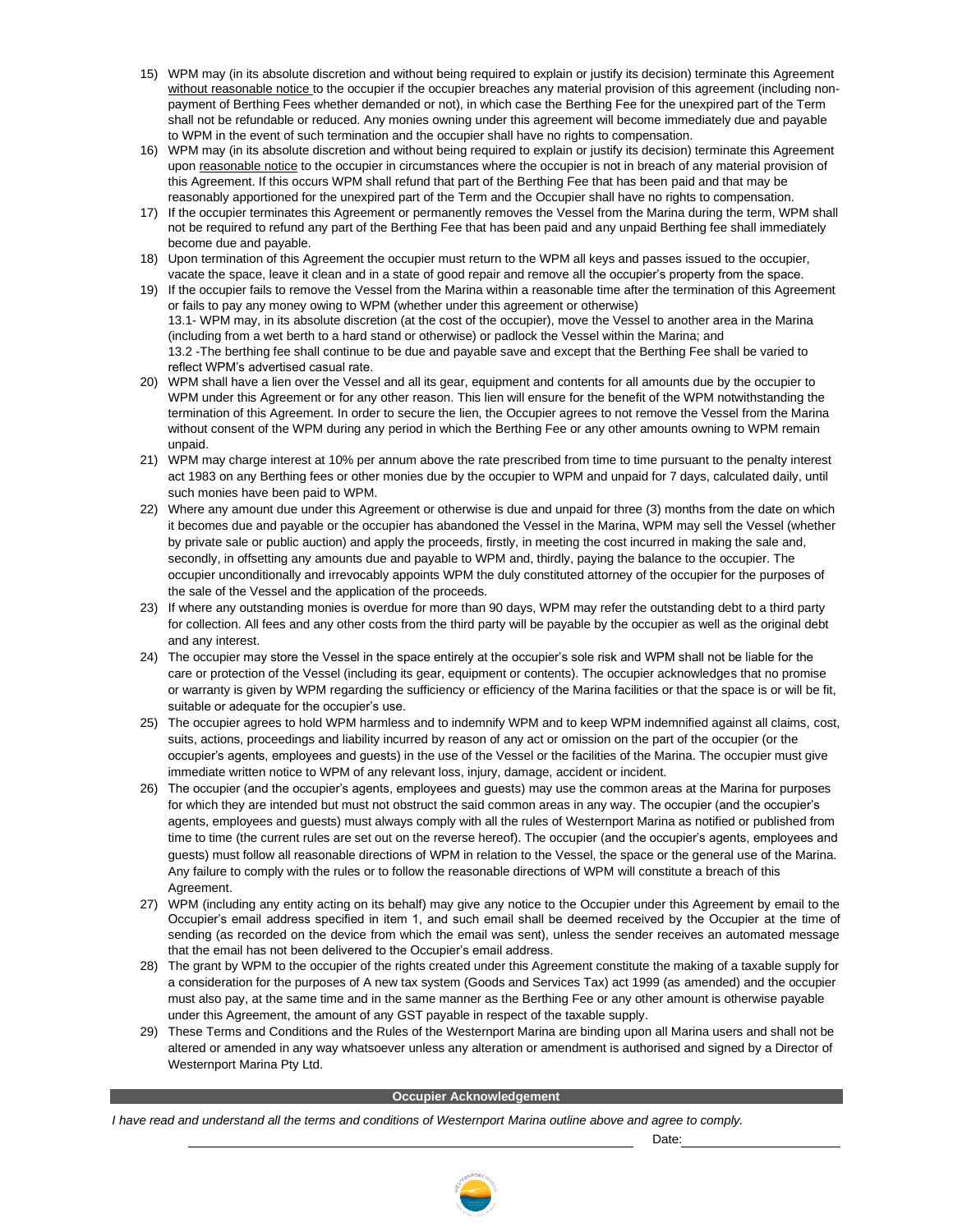#### **Rules of Westernport Marina**

- (a) No vessel is permitted to enter Westernport Marina (the "Marina") unless it is in a sound, safe, secure, sea worthy and watertight condition and all vessels must operate under their own power and be registered, identified, marked, equipped and maintained as required by law. All vessel must also be insured.
- (b) A vessel shall only be berthed in the Marina where directed and all mooring lines must be kept in good condition and only mooring lines made up to suit the vessel may be used. Marina management reserve the right to provide mooring lines (at the vessel owner's expense) where it is deemed appropriate.
- (c) All vessels must observe a speed limit of 5 knots within, departing from, and when approaching the Marina and standard marine procedures must be observed.
- (d) Marina access is restricted to persons berthing a vessel at the Marina and their invitees. Invitees must be supervised at all times and the Marina takes no responsibilities for invitees or their actions. Access to the third parties other than such invitees is strictly prohibited. All gates, entrances and exits within the Marina must be properly closed after each use.
- (e) Unsightly or dilapidated vessels are not permitted in the Marina. Decks and adjacent areas must be kept clear of all debris, bottles, papers, and other rubbish.
- (f) Repairs, grit blasting, painting, hull cleaning, fitting out or refitting or vessels is not permitted except in designated areas and subject to the prior written consent of the Marina and must have completed an induction. Minor repairs, painting, maintenance, mechanical adjustments and electrical work is permitted subject to the written consent of the Marina. Tradesmen and other contractors must not be engaged to carry out work on vessels at the Marina without written consent of the Marina and must have completed an induction.
- (g) Fuelling or re-fuelling of vessels is not permitted except at the designated Marina Fuelling Facility.
- (h) All necessary precautions must be taken to prevent the outbreak of fire.
- (i) Vessels must not obstruct in any way the embarkation or disembarkation of other occupants of the Marina.
- (j) The display of "for sale" or other signs are prohibited. Advertising is not permitted on any vessels except with the prior consent of the Marina.
- (k) Permanent residence is not permitted in the Marina unless permission is granted by the Marina.
- (l) No laundry or items of a personal nature may be hung out to dry on any vessel or in the Marina.
- (m) Swimming, driving or fishing within the Marina is prohibited and young children must always be accompanied by an adult.
- (n) Sewage, oil, spirits, inflammables, oily bilges and other refuse must not be discharged into the water of the Marina but must be disposed of ashore in the receptacles provided or otherwise to the satisfaction of the Marina.
- (o) Noise should always be kept to a minimum and discretion must be used in operating radios and musical apparatus so as not to create a nuisance and all rigging shall be secured on vessels to reduce noise levels.
- (p) Immoral, unlawful, noxious, offensive, hazardous, or other behaviour likely to cause nuisance, offence, injury or damage to property in the Marina is prohibited.
- (q) No auction, fire, bankruptcy or liquidation sale is permitted in the Marina without the prior consent of the Marina.
- (r) Pets are not permitted in the Marina except with the prior written consent of the Marina and vessels must be kept free of animals, pets, pests, insects, vermin and all infectious diseases and infestations. Feeding birds and cleaning of fish is prohibited in the Marina.
- (s) Bow sprits must not hang over the walkways.
- (t) These rules are made and enforced for the overall welfare of the Marina community and all Marina users are obligated, as members of the community, to at all times accept and abide by them or any other rules, regulations or instructions that may be made or given by the Marina from time to time.

#### **Occupier Acknowledgement**

*I have read and understand all the rules of Westernport Marina outline above and agree to comply.*

| Signature:                                                                                                                        | Date: |
|-----------------------------------------------------------------------------------------------------------------------------------|-------|
|                                                                                                                                   |       |
| <b>Disclaimer and Signature</b>                                                                                                   |       |
| Executed as a Deed on /<br><b>Executed by the</b><br>Occupier.<br>Occupier Signature:                                             | Date: |
| <b>Executed for and on behalf of</b><br><b>Westernport Marina.</b><br>Authorised staff member of<br>Westernport Marina Signature: | Date: |
| In the presence of<br>Witness<br>Name &<br>Signature:                                                                             | Date: |

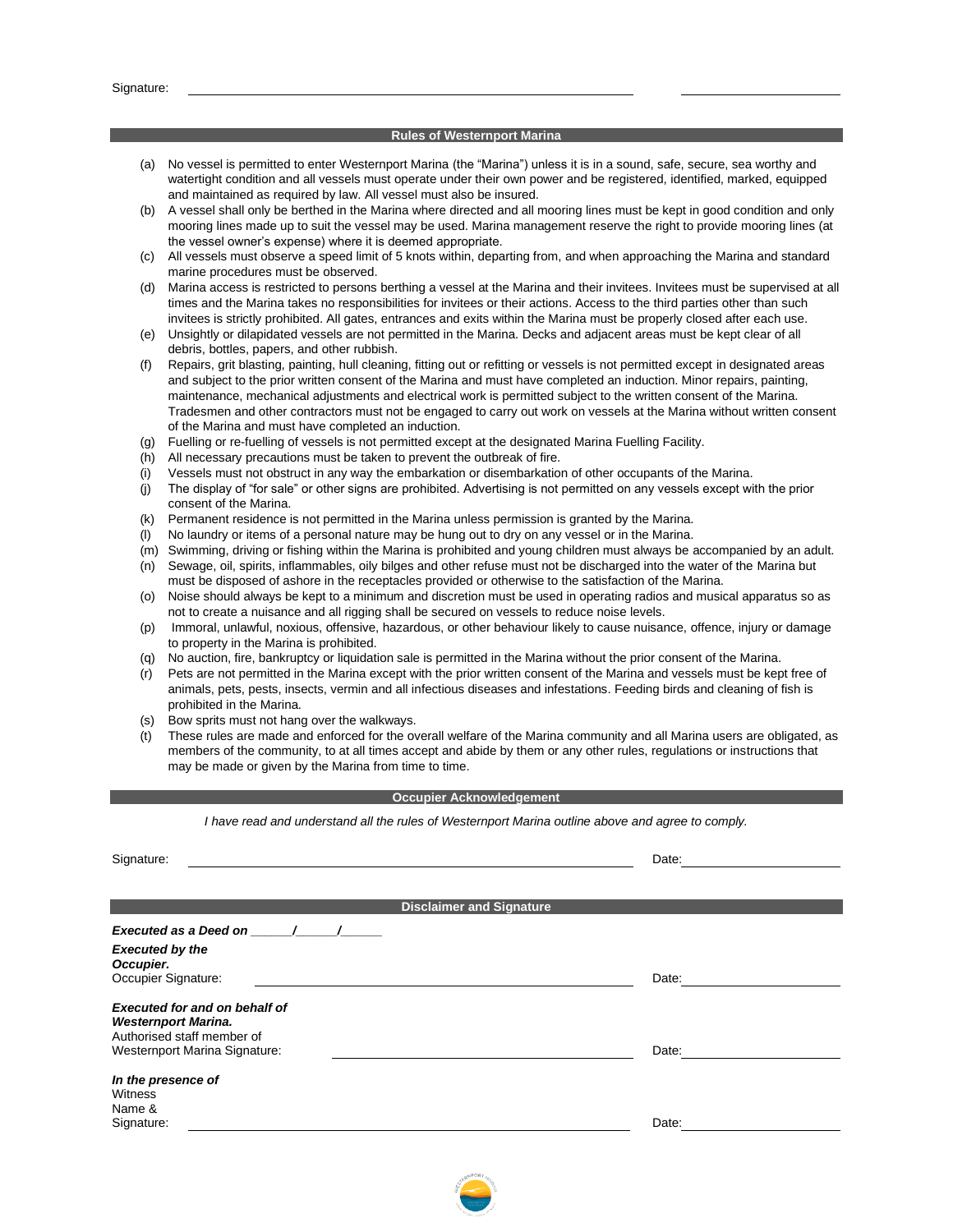### **-CLIENT TO KEEP-**

# **NEW CLIENT INFORMATION SHEET - DRY STORAGE**

 \*GPS Co-Ordinates for Westernport Marina-Latitude 38 18'711 S Longitude 145 11'972 E A strict speed limit is enforced for boats in the Marina – no faster than 5 knots and no wake

# **ACCESS**

-If you want access to your boat for maintenance or to put gear on/off etc, we will move it to the work area. We will operate the drive though gate to let you in/out during office hours, your key will not open this gate. **All vehicles are to be out of the yard by 4.25pm** otherwise your vehicle will be locked in. If your vehicle is locked in, you will incur a call out fee to open the gate for you to retrieve your vehicle.

-Appropriate footwear and clothing (hi-vis) must be worn at all times when in the yard. No children in the yard please. All leads must be tested and tagged.

-If you want someone else to have access to your boat, including contractors, you must inform office prior. This is for security reasons and it puts unfair pressure on staff when we must refuse their request. Any contractors working on your boat must sign in at the Marina Office prior to starting a job. You must advise the office in advance what contractors are accessing your vessel or they will be denied access.

-For all maintenance it is imperative that both boat owners and contactors complete an induction at the office prior to work commencing.

#### **FUEL**

-The fuel wharf is open 24/7, it is a pay at the pump system and only accepts card payments. There is to be no refueling in the marina other than at the fuel wharf. DO NOT dock at the fuel wharf if you are not re-fueling.

#### **LAUNCHING AND RETRIEVAL**

-Hours of launch/retrieval are 8.00am to 4.00pm seven days a week. Please give us at least 1 hours' notice when you want a launch and the time you want it for. If you are delayed or do no longer wish to use your boat, please let the office know asap.

**-**If you want to use your boat out of hours, call the office before 4.00pm to book a "Last Launch"; If your boat is still on the service row at 8:30/9am then we may assume it is ready to be retrieved.

-On your return to the Marina, leave your boat on the service row ensuring it is prepared for retrieval (Centre boards & rudders up in the case of yachts, motors or legs up in the case of power boats). We will retrieve your boat at our earliest convenience. - If you're planning to access your boat again shortly and do not wish for it to be retrieved, leave your engine down and dock as close to the gate end as you can, and please notify office staff asap. -If the service row is full upon return you may park on D row, you just need to let the office know which D row berth you are in so we can retrieve you. You can get out of D row gate, but not back in.

-Trailers must be kept in a suitable condition for staff to easily launch and retrieve.

**-**If boats are leaving the Marina for any length of time, please contact the office to let us know how long you are likely to be out.

#### **SECURITY AND KEYS**

-Your FOB key will only access the service row, laundry, members toilets & showers. These are available at the office for \$50.00.

-Doors and gates are not to be wedged open at any time.

**-**\$20.00 refund of key will only be available if the key is returned to the office immediately on departure. On departure your key will be deprogrammed, and you will not be able to use it again.

**-**FOB keys must not be put with magnetic items as it damages the key and you will need to purchase a new one.

#### **OTHER VALUABLE INFORMATION**

-Do not berth on E row. Please do not berth your boat at the end of the rows. If you have problems with your vessel, please either come to the service row or into a work pen (next to the travel lift) and then report to office. **-**The hoses used for fire services are not to be used except for fighting fires. Please be aware that there is a substantial fine if this is breached.

-Fishing inside the marina is always prohibited.